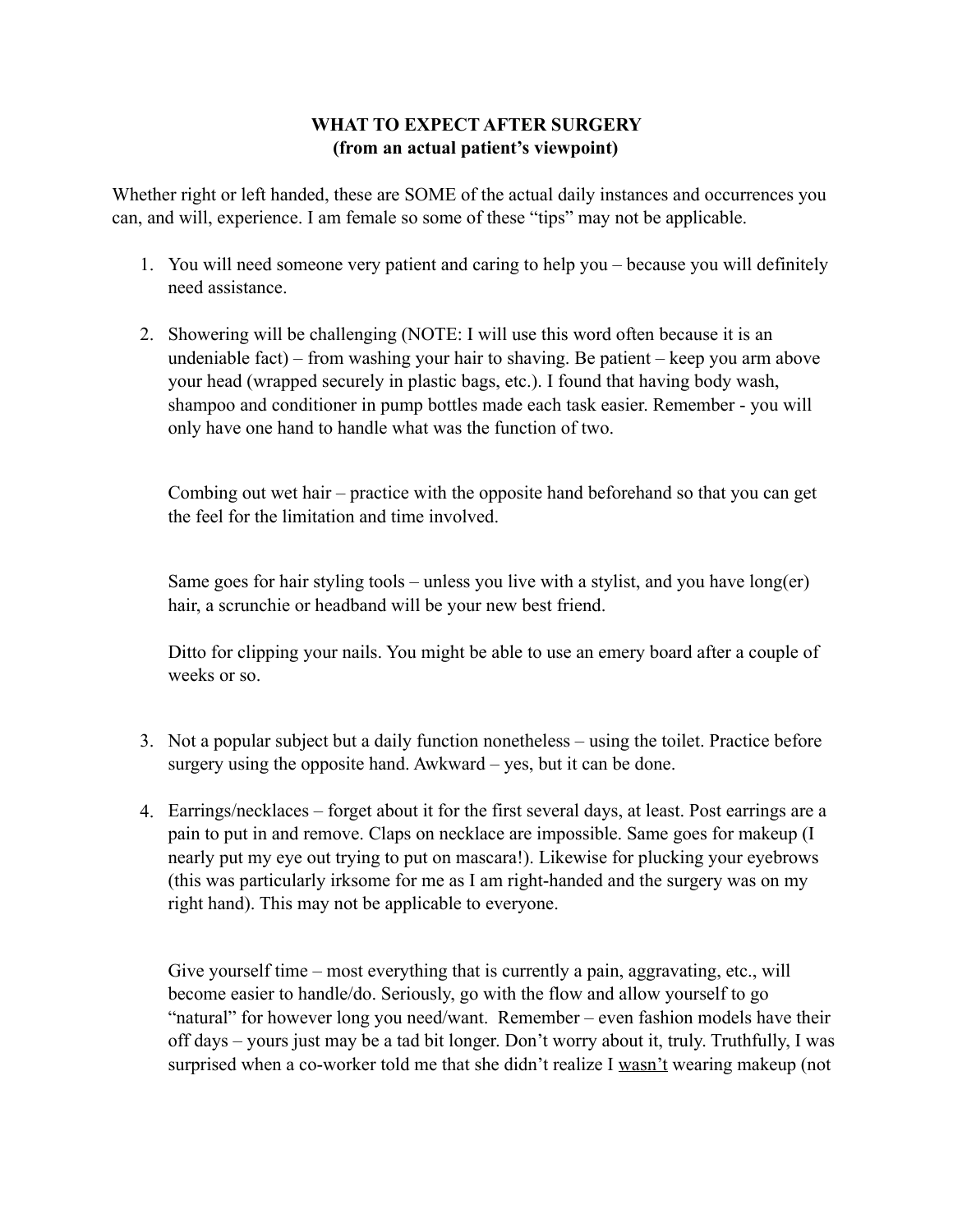exactly certain that was a compliment or a comment on the fact that I do not wear much makeup to begin with. I decided to take it as a compliment  $\odot$ ).

- 5. Clothing first and foremost have tops/shirts etc. with **WIDE** cuff openings or that will stretch to accommodate the cast (it will be **large** around the hand). Otherwise, wear items that you will not mind having to stretch/ruin in order to wear. (Note: Velcro straps on the brace will catch and snag your tops.) Buttons and zippers will take a little practice. I suggest you forego the tight jeans etc. as you will not be able to use your thumbs to pull up/take off. Likewise, bras. This is an area that having someone to help put one on and take off is absolutely needed (especially while wearing the cast). Same applies to hose/ socks/tights. However, after a couple of weeks, you should be able to get the hang of putting these items on and removing. Challenging but do-able.
- 6. I found that carrying a smaller/lighter-weight handbag was easier to deal with. Your arm will be in a sling for the first several days after surgery (especially the first 24+/- hours until the arm block wears off – in addition to which the weight of the cast alone will call for this) and having a lighter bag to deal with will help.
- 7. Opening bottles, cans, sealed bags, ziplocks, etc. **no can do** for a few weeks. When eating anything that requires cutting (steaks, chicken, whatever), you will need someone to do this for you. That is unless you don't mind eating with your hand (this, however, is typically frowned upon in most restaurants). Finger-foods are easiest.
- 8. We have small dogs but even trying to pick them up was impossible the first few weeks. Even though you are wearing a cast or splint, it is possible to damage the incision/ wound with excessive straining or weight lifting.
- 9. Driving absolutely no way you can/should drive for at least 5 weeks it's simply not worth the risk to you or others.
- 10. I work with a computer your typing abilities will be greatly reduced but will gradually grow easier as you become accustomed to the weight of the cast and the splint that will follow. Using something as simple as a paperclip could be difficult – DO NOT try to use your thumb and risk stressing the incision etc. Ditto for writing. Expect your handwriting to greatly resemble that of your physician.
- 11. If you work outside the home you will/may need to rely on your co-workers as they are the ones you will go to go for assistance with opening bottles, etc. Likewise, this applies especially to your immediate family/roommate/friends – they may think they understand what you are going through, but your frustrations with your limitations will